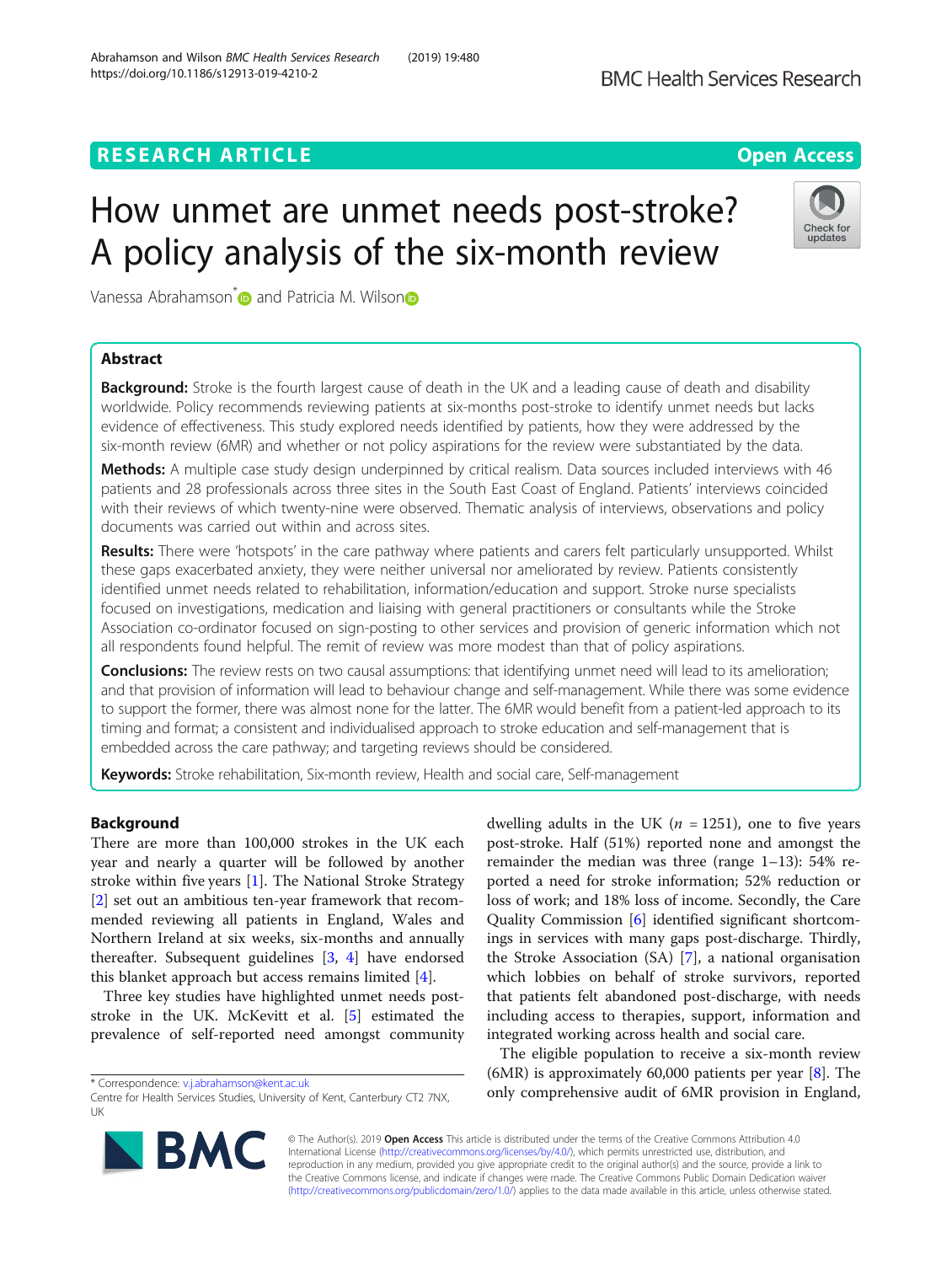albeit with a low response rate (36%), found that 6MR services were operational in just under one-third of clinical commissioning groups [\[9](#page-8-0)]. Similarly, the only general practitioner (GP) survey ( $n = 300$ ) found much variation in provision, format and outcomes [\[10](#page-8-0)]. Onethird of GPs were aware of the recommendations and just over half provided regular reviews but the focus was mostly limited to medical management [\[10\]](#page-8-0).

# Evidence of effectiveness of the 6MR

To-date there is no evidence that the 6MR enhances recovery or leads to any statistically significant improvements. Most recently, Forster et al.'s [\[11](#page-8-0)] trial involved stroke care co-ordinators contacting patients at six and twelve months, using structured questions to assess need and develop a care plan. Even so, there were no statistically significant differences for any of the outcomes. Preceding this, Forster et al. [[12\]](#page-8-0) evaluated a structured reassessment of need at six months and again found no clinically significant benefits at twelve months although the intervention group did express greater satisfaction with information provision, the most common action.

Over ten years preceding the introduction of 6MRs, Forster and Young [\[13](#page-8-0)] evaluated an intervention consisting of nurse specialist visits over one year poststroke, with a minimum of six visits in the first six months. Only patients with mild disability demonstrated small gains in social outcomes. Finally, a Cochrane meta-analysis evaluated the impact of a healthcare worker or volunteer whose roles were grouped under the title of 'stroke liaison worker' [\[14](#page-8-0)]. Sixteen trials were included but the review found no evidence of effectiveness with any of the interventions.

While there is no evidence of effectiveness, there is evidence suggesting that an individualised approach might be preferable [[5,](#page-8-0) [11\]](#page-8-0). Given the heterogeneity of stroke patients this is unsurprising and we found that responses to review depended on contextual factors, presented elsewhere [[15\]](#page-8-0).

#### Patient perspective on unmet need post-stroke

There have been few studies in England specifically exploring the patient perspective on unmet need one-year post-stroke and none appertaining to the 6MR. Shannon, Forster and Hawkins [[16\]](#page-8-0) interviewed a subset of respondents from the evaluation of a tool developed to carry out 6MRs; while clinicians identified a need as unmet, patients did not if they thought that further intervention would not ameliorate the need. Similarly, Sumathipala [[17\]](#page-8-0) interviewed 35 patients and highlighted a range of factors which affected how needs were perceived. Respondents self-reported impairments

but most circumvented them by mobilising support from family and friends.

There have been few robust studies identifying carers' unmet needs in the last decade  $[18]$  and although this paper does not focus on carers, it is worth noting that there does appear to be an association between the number of reported unmet needs and increasing carer burden [[19](#page-8-0), [20](#page-8-0)].

This paper addresses a gap in the literature relating to the review process. It focuses on patients' perspective on unmet need post-stroke; how these needs were addressed by the 6MR; and whether or not policy aspirations for the review were substantiated by the data. Further findings from this study relating to the purpose, outcomes and underlying mechanisms of review are published elsewhere [\[15\]](#page-8-0).

### **Methods**

A multiple case study design [\[21](#page-8-0)] underpinned by critical realism [[22\]](#page-8-0) was used. A case study approach allows in-depth study of a complex intervention in the exact socio-political context in which it is carried out [[23](#page-8-0)] through exploring multiple perspectives in order to explain the rationale for what is under investigation. Yin's case study approach is 'orientated toward a realist perspective' [[21](#page-8-0)] and the two paradigms are well matched given the latter's belief that there is an independent reality 'out there' but our knowledge of that reality is socially constructed [[24\]](#page-8-0).

In choosing multiple cases it was important to treat them as if they were multiple experiments using replication logic rather than sampling logic [[21](#page-8-0)]. Each case consisted of a 'whole' study which was analysed separately alongside cross case analysis [[21\]](#page-8-0). Three sites in the South East Coast of England were selected, based on their model of review, set within the context of local policies and demographics and were thus of theoretical interest. However, it was anticipated that the results would be similar in key aspects (a literal replication) because all services were, and still are, based on the same local guidance [[25\]](#page-8-0).

The focus, and unit of analysis, was the 6MR when stroke services have largely withdrawn and patients and carers have reported feeling abandoned by statutory services [[7\]](#page-8-0). Patients were tracked from discharge home for up to one year, where possible, to include their annual review. The focus was the 6MR because six-week reviews occur when most patients are still receiving rehabilitation and annual reviews are largely unavailable.

Stroke nurse specialists (SNSs) provided 6MRs in sites 1–2. A SA co-ordinator, employed by the Stroke Association, provided reviews in site 3. Patients and carers were interviewed at about six weeks post-discharge, after their 6MR and where possible after their annual review.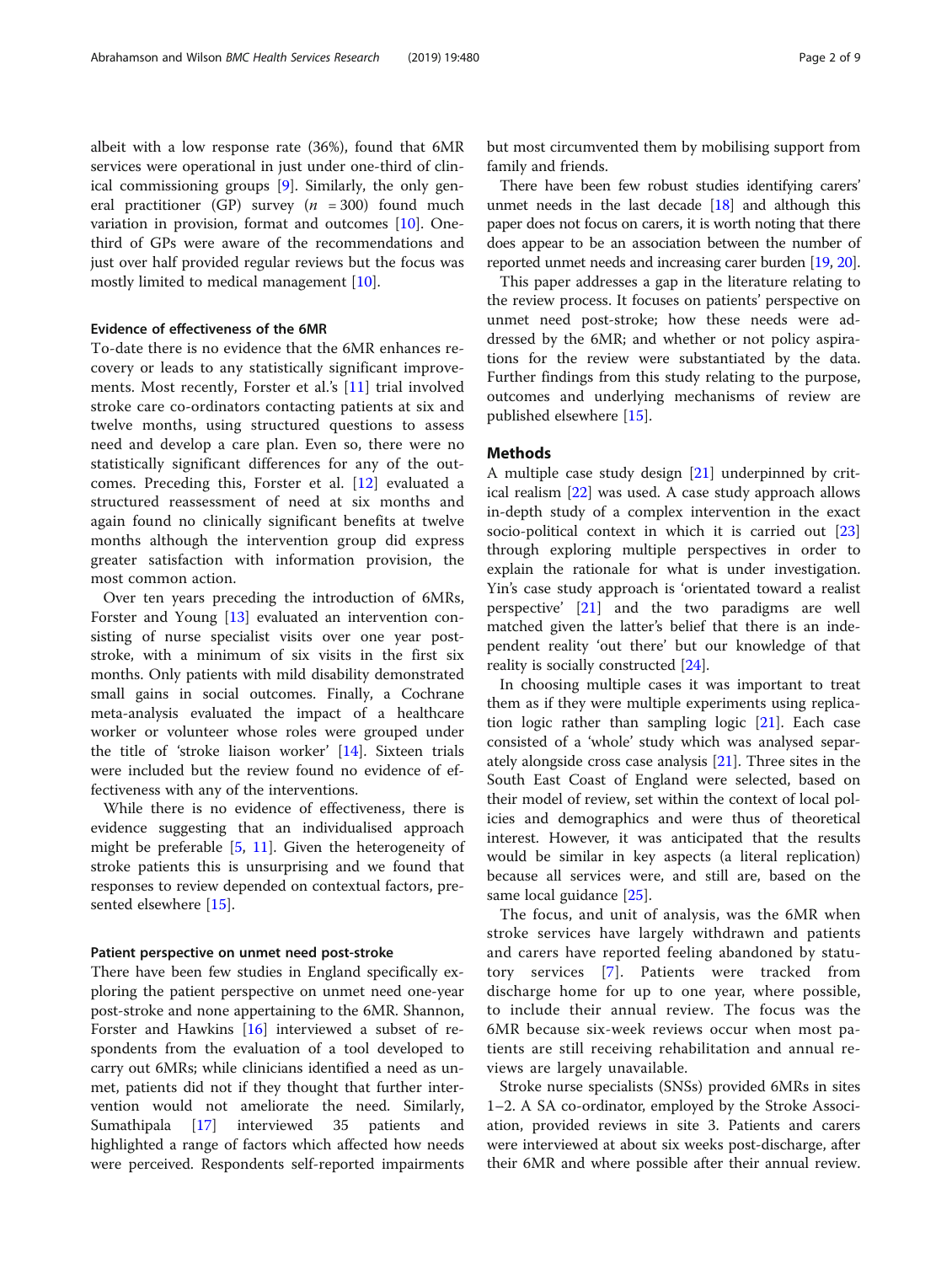Providers of the review, therapists, managers, GPs and commissioners were also interviewed.

Ethical approval was granted by the Research Ethics Committee London-Surrey Borders (reference 15/LO/ 0808).

Although case studies refer to replication logic rather than sample size  $[21]$ , based on admissions data for each site, it was estimated that a total of thirty patients would be feasible. For commissioners, reviewers and other clinicians, there were limited numbers of relevant individuals who were all approached. Exact numbers were informed by Hennink et al.'s [[26\]](#page-8-0) definition of meaning saturation or 'the point when ... no further dimensions, nuances, or insights of issues can be found'. Thus, exact numbers were determined by this view of saturation and paralleled normal practice within qualitative research [[27\]](#page-8-0).

Forty-six patients were interviewed (2015–16); twentyfour were followed for 6–12 months, fifteen for 12–18 months, and seven for less than 6 months. Twenty-eight professionals were interviewed and twenty-nine reviews observed. Table [1](#page-3-0) summarises characteristics per site.

Data consisted of semi-structured interviews, observations and policy analysis. All interviews were digitally recorded and transcribed verbatim, with consent. Observations were structured using Lofland's [\[28](#page-8-0)] framework and included reviews, team meetings and a 'life after stroke' group. Observations of reviews provided a different but valid perspective to interviews [[29\]](#page-8-0) and were compared against policy guidelines as part of triangulating the data. All data were imported into Nvivo to create a transparent and organised database.

Analysis of interviews, observations and policy documents drew on thematic analysis [[30](#page-8-0)] and was informed by Yin's [[21\]](#page-8-0) approach. After familiarisation with the data, a combination of mind maps, annotations and memos were used across all sources to generate initial descriptive codes; original wording was retained to aid rigor. Second level coding involved a similar process but in relation to the whole data set to consider whether the codes accurately reflected the whole dataset. Integrating the dataset involved looking for relationships and conceptual categories across sites with multiple sources of data and multiple perspectives, in-line with both critical realism and case study approach. Patient (and carer) views about the 6MR were cross-referenced with what the reviewer had commented, observations and policy documents to seek further evidence to understand underlying mechanisms and adjust analysis accordingly. Theory building used explanation building and logic models with the goal of explaining the phenomena by identifying the underlying mechanisms [[21\]](#page-8-0).

Rigor, or trustworthiness, was addressed through the criterion of credibility, transferability, dependability and

confirmability [[31](#page-8-0)]. A combination of approaches included prolonged engagement with the data and thick description [\[31](#page-8-0)]; multiple sources of data [\[32\]](#page-8-0); independent coding of transcripts by both authors [\[21](#page-8-0), [30](#page-8-0)]; negative case analysis [\[21\]](#page-8-0); establishing a chain of evidence and maintaining an audit trail [[21](#page-8-0)]; and reflexivity to maintaining vigilance for researcher bias [[33\]](#page-8-0).

#### Results

This section focuses on patients' perceived needs and how reviewers attempted to ameliorate them; the data is compared to policy aspirations. Patients consistently identified needs related to rehabilitation, education/information and support.

#### Perceived needs for community stroke rehabilitation

There were 'hotspots' where some patients and carers felt unsupported. These occurred during transitions between units, discharge home, waiting for community rehabilitation to commence and when services withdrew. In site 3, the SA co-ordinator timed reviews to coincide with therapy withdrawing but in other sites this was not the case. Whilst these gaps exacerbated respondents' anxiety, they were neither universal nor ameliorated by review. A few respondents reported feeling abandoned but more commonly respondents simply wanted to progress and were aggrieved by delays in community rehabilitation starting and not being kept informed:

It's a long time to wait before they came round, I wanted to get moving because the physio was so good in hospital … but then when you come home there's nothing … I wanted to just get going and build on what I was doing in the hospital (Site 3, female, 79 yrs., interview)

Many respondents wanted more intensity, frequency and duration of therapy and perceived this as an unmet need which the 6MR did not address. For example, this self-employed respondent stated:

We had originally been promised [community therapy] twice a week and it was only once a week and then we had to complain and eventually they said, "Oh right, okay, we'll do twice a week" (Site 2, male, 63 yrs., interview)

In some cases it was possible to verify delays and limited input, which therapists attributed to staffing but in other cases it appeared related to mismatched expectations. Respondents had a longer-term outlook and wanted to continue rehabilitation even when progress had plateaued. However, therapists had to withdraw services when they could no longer identify achievable goals, in-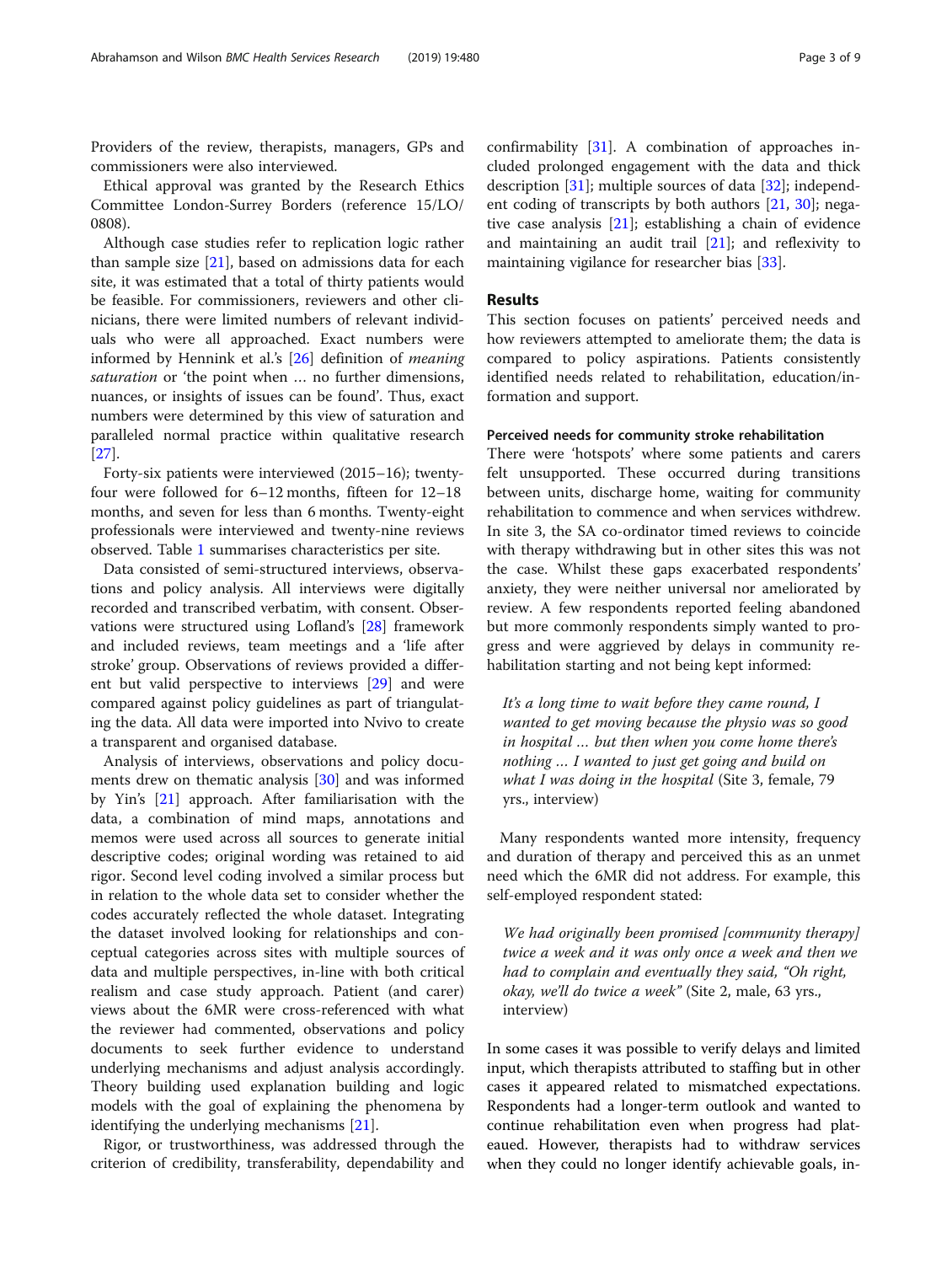## <span id="page-3-0"></span>Table 1 Setting, approach and respondents per site

|                                                                        | Case study 1                                                                                            | Case study 2                                                                                                                                                                               | Case study 3                                                                                                |
|------------------------------------------------------------------------|---------------------------------------------------------------------------------------------------------|--------------------------------------------------------------------------------------------------------------------------------------------------------------------------------------------|-------------------------------------------------------------------------------------------------------------|
| Setting and model of review                                            |                                                                                                         |                                                                                                                                                                                            |                                                                                                             |
| Who carried out the 6MR?                                               | SNSs based in NHS Trusts<br>that provided community<br>stroke rehabilitation.                           | SNS employed by a social enterprise<br>that provided community stroke<br>rehabilitation. The SNS's post was split<br>between 6MRs and Early Supported<br>Discharge.                        | SA co-ordinator.                                                                                            |
| Model of review                                                        | Medical model focused on<br>medication, investigations<br>and referrals to other<br>statutory services. | Medical model supplemented by two<br>sessions of a 'life after stroke' group<br>which focused on self-management<br>and a 'personal stroke plan' booklet<br>provided in the acute setting. | Social model focused on<br>sign-posting to community services<br>such as exercise classes.                  |
| Timing of the 6MR                                                      | Generated by<br>administrative system,<br>mostly at 6 months.                                           | Generated by administrative system,<br>mostly at 6 months.                                                                                                                                 | SA co-ordinator liaised with the<br>community stroke team so reviews<br>coincided with therapy withdrawing. |
| Were 6 week reviews provided?                                          | Yes, by SNS and/or the<br>stroke consultant <sup>a</sup> .                                              | Yes, by the SNS in the acute setting<br>and/or the stroke consultant <sup>a</sup> .                                                                                                        | Some initial visits when requested by<br>therapists and/or consultant reviews <sup>a</sup> .                |
| Were annual reviews funded?                                            | Yes                                                                                                     | <b>No</b>                                                                                                                                                                                  | <b>No</b>                                                                                                   |
| Respondents: patients                                                  |                                                                                                         |                                                                                                                                                                                            |                                                                                                             |
| Number of patients (and carers)<br>interviewed after 6MR <sup>b</sup>  | 26 (14)                                                                                                 | 15(11)                                                                                                                                                                                     | 5(5)                                                                                                        |
| Patients' age range, years.                                            | 28-88                                                                                                   | 31-91                                                                                                                                                                                      | $67 - 80$                                                                                                   |
| Number of patients of working age<br>at time of stroke                 | 11                                                                                                      | 6                                                                                                                                                                                          | $\mathbf{1}$                                                                                                |
| Number of patients with other<br>long-term conditions                  | 13                                                                                                      | 6                                                                                                                                                                                          | 3                                                                                                           |
| Number of patients who were<br>married or co-habiting                  | 17                                                                                                      | 10                                                                                                                                                                                         | $\overline{4}$                                                                                              |
| Respondents: reviewers & others                                        |                                                                                                         |                                                                                                                                                                                            |                                                                                                             |
| Stroke nurse specialists                                               | 3                                                                                                       | 3                                                                                                                                                                                          |                                                                                                             |
| SA co-ordinator                                                        |                                                                                                         |                                                                                                                                                                                            | $\mathbf{1}$                                                                                                |
| SA support workers                                                     | 1                                                                                                       | 1                                                                                                                                                                                          |                                                                                                             |
| Physio/ occupational therapist,<br>service manager, GP or commissioner | 6                                                                                                       | 5                                                                                                                                                                                          | $\overline{2}$                                                                                              |
| Across site interviews including<br>SA managers                        | 6                                                                                                       |                                                                                                                                                                                            |                                                                                                             |
| Observations of reviews                                                |                                                                                                         |                                                                                                                                                                                            |                                                                                                             |
| 6MR                                                                    | 10                                                                                                      | 9                                                                                                                                                                                          | 4                                                                                                           |
| 1 year review                                                          | 6                                                                                                       |                                                                                                                                                                                            |                                                                                                             |

<sup>a</sup>Consultant reviews were medical rather than a structured 6MR; some consultants liaised with SNSs to avoid duplication b Patients/carers were interviewed to coincide with their 6 week, 6 month, and (where possible) annual review

line with policy [[4\]](#page-8-0). The rationale was that patients needed to move onto community facilities, caseloads were large and it was part of adapting to long-term disability:

It was exactly around this whole adjustment issue … even though he has done very well in our eyes, he is not back to normal, and they just want therapy for ever (Site 2, community therapist, interview)

Younger respondents expressed needs specific to their situation, mainly return to work and financial. However,

they were not ready to resume work until well after rehabilitation had finished and the 6MR did not address this:

The needs for people who are my age are a lot different … We need to be able to try and get back at it [work] as soon as we can (Site 1, male, 28 yrs., interview)

Differences in perceptions of what therapy could achieve left a gap where patients did not feel equipped to manage everyday life but had no ongoing support and their 6MR was not due for several months.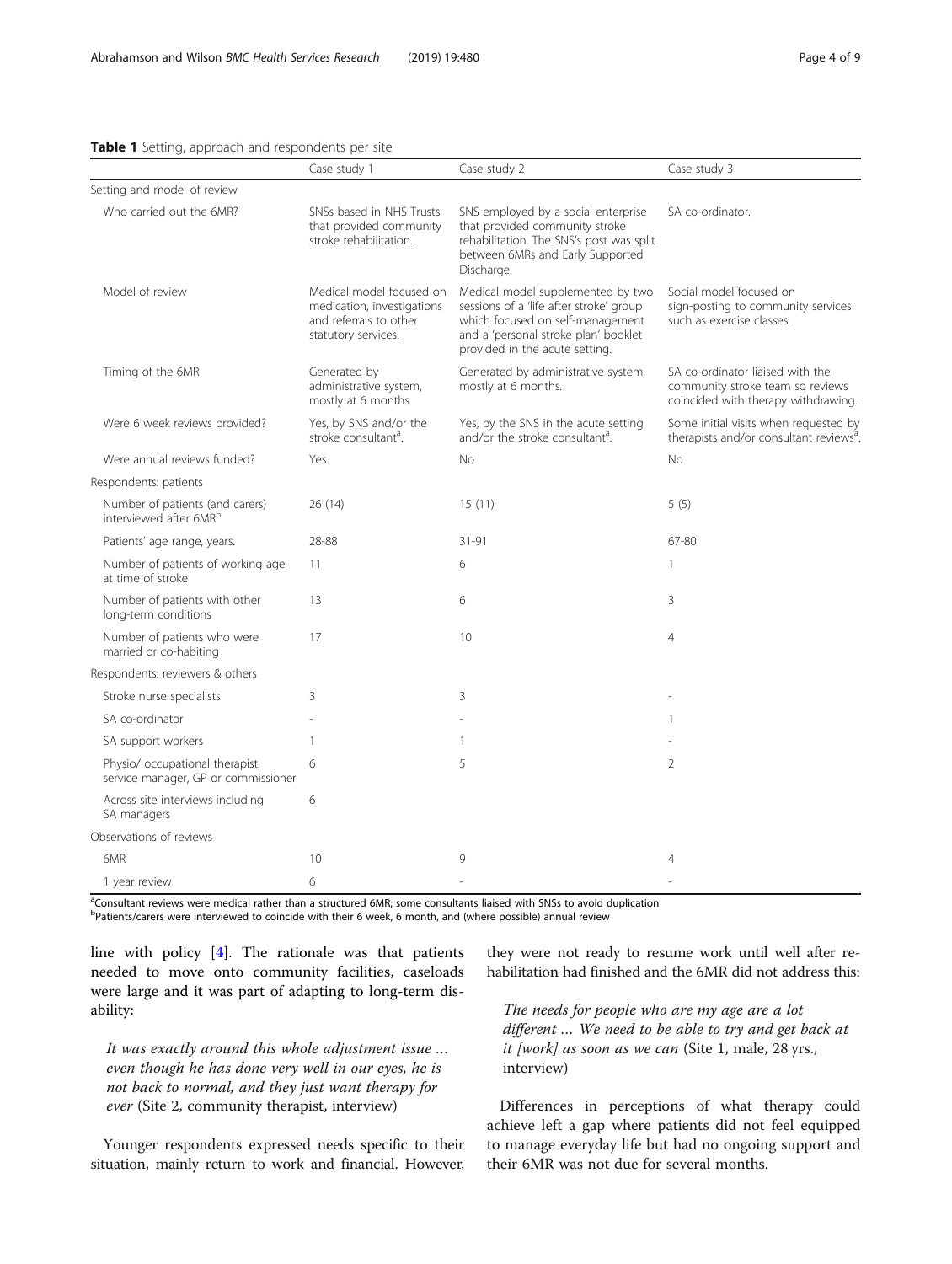# Perceived need for information, education and support

The need for ongoing support linked with the need for education along the care pathway. While information was provided during the inpatient phase, respondents expressed difficulty absorbing it because they felt overwhelmed, staff were rushed and the environment chaotic.

Alongside feeling overwhelmed, a few respondents did not know what to ask because they had no prior knowledge or experience:

The doctors always said … please feel free to ring up … But it's like all these things, you don't know the questions to ask. You've no idea. (Site 1, female, 63 yrs., interview)

In site 3, the SA co-ordinator provided standard information packs which most respondents had already received as inpatients but some found of limited relevance:

I [researcher] noticed Stroke Association pack in a plastic bag behind sofa so asked if he had read it said it was too generic, not relevant to his age (Site 2, male, 31 yrs., observation fieldnotes)

When asked what information respondents would have liked, or liked more of, there were two main areas. Firstly, what was going to happen in terms of their immediate treatment, transfers to other units and discharge home. Secondly, many respondents wanted more information about aetiology, prognosis and secondary prevention, as policy recommends [\[4](#page-8-0)]. During observations of reviews, respondents frequently asked about diet, exercise and fatigue which remained unaddressed for the months preceding their review:

That [information] was fairly zero, actually! I would have liked more information about how to prevent another stroke and also … any alarm signals (Site 2, female, 76 yrs., interview)

Some respondents had follow-up appointments with the stroke consultant but sometimes the appointment felt too rushed to ask questions whereas the 6MR allowed respondents time to reflect and clarify information.

In site 2, respondents were invited to a 'life after stroke' group which consisted of two sessions covering secondary prevention and self-management. The timing of the group in relation to their 6MR varied but from observations, it appeared to act as an additional point at which respondents could seek reassurance. Most appreciated was advice from the dietician and one-to-one time afterwards with the SNS:

Dietician started with quiz to engage people; she focused on what we should eat rather than what we shouldn't; had boxes of packaging to look at [food] labels; lots of questions asked; someone said how helpful it was to talk to SNS afterwards (Site 2, Life After Stroke group, observation fieldnotes)

This site also used a 'personal stroke plan' which was a booklet that patients received on admission to the stroke unit and included staff names, therapy goals and general information. However, few patients found it helpful, the majority had not been completed and most were not used in the community, as intended.

Many people used the internet to find out about stroke, re-training packages, clinical trials, equipment and secondary prevention. Some resorted to the internet because they felt the information they had received was insufficient, or too medicalised, while others wanted to supplement what they had been told:

I try to acquire knowledge elsewhere, so I take what they [therapists] tell me and what  $I$  learn online as well and use it (Site 1, female, 37 yrs., interview)

# Unmet needs addressed by the 6MR

We have previously reported how 6MRs carried out by SNSs were found to be more medically orientated than those completed by a Stroke Association co-ordinator who focused on social issues [[15\]](#page-8-0). This section expands on what needs were identified and how they were addressed, compared to policy guidelines [\[4](#page-8-0), [25](#page-8-0)].

#### Medical follow-up

SNSs focused on investigations, medication and liaising with GPs or consultants. They looked for medical issues that might have been overlooked, for example undiagnosed atrial fibrillation or sleep apnoea, and followed up as necessary:

It is fairly typical that when  $I$  see [consultant] I have several heart monitors for him to order and I generally would ask the GP to prescribe the right meds, but I back it up with a letter from [consultant]. The junior doctors complete the EDNs [electronic discharge notifications] and order the investigations and sometimes there are oversights (Site 1, SNS, interview)

The SNS was rectifying oversights so whether this equated with unidentified need, as defined by policy [\[4](#page-8-0)], is arguable. Similarly, when patients highlighted delays in follow-up appointments SNSs were able to chase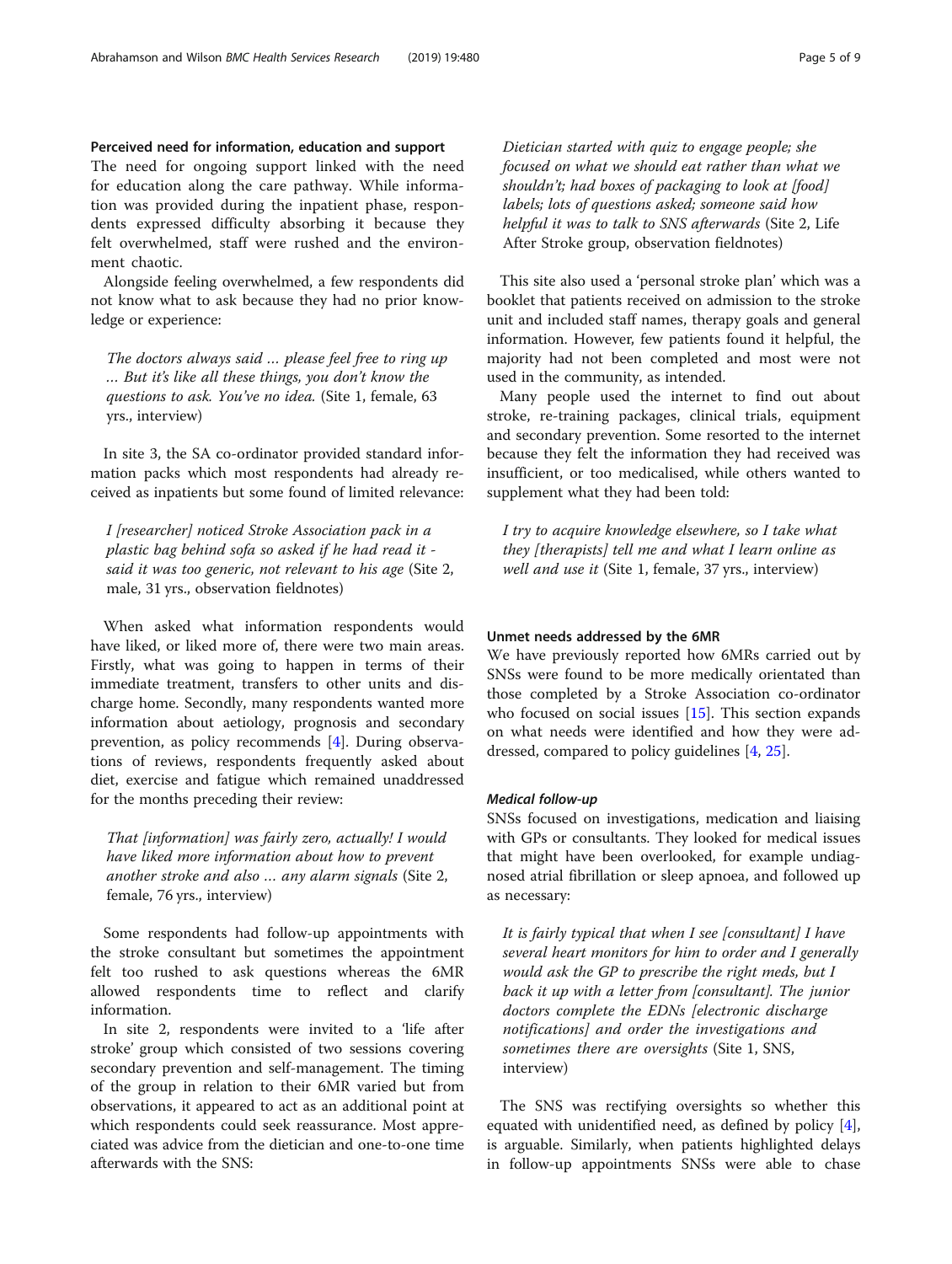directly. Many respondents found this medical focus on secondary prevention reassuring.

#### Referrals to statutory services

SNSs were able to directly refer patients to services within the NHS, such as falls clinics, while the SA coordinator advised patients to ask their GP which in some cases had already proved unproductive. However, some services were unavailable or had a long waiting list, particularly neuropsychology. Reviewers seldom referred patients for further rehabilitation or asked about therapy (or personal) goals despite recommendations that rehabilitation goals should be reviewed [\[4](#page-8-0)]. Other therapy needs that would have benefited from review included positioning, seating, muscle tone and splinting. For example:

She was sitting badly in wheelchair, internal rotation hips, saggy canvas, no cushion, no armrest for left arm, footrests need adjusting. Wearing splint for left leg but looks too tight … Wearing arm sling incorrectly (as when interviewed), arm hanging from subluxed shoulder (Site 1, female, 63 yrs., observation fieldnotes)

Guidelines state that therapy can only be offered 'if goals for specific functions and activities can be identified and agreed and the potential for change is likely' [\[4](#page-8-0)] but this is from the perspective of clinician, not patient. However, none of the reviewers felt equipped to address therapy issues and raised concerns about inappropriate re-referrals:

Sometimes there are those patients who I think 'would you benefit from physio again?' … I don't want to overload the already limited service with people, I do wonder sometimes am I a little bit over cautious (Site 2, SNS, interview)

In contrast, one manager, previously a therapist, regarded reviewing goals as an intrinsic part of the process:

For me, it would be revisiting all the goals that you originally had and hopes and desires to see if any of those have come to fruition; to see if they haven't why they haven't, and to see if … re-referral back into any of the rehab systems would be of benefit (Site 2, manager, interview)

Ongoing vestibular, visual and visuo-perceptual disorders appeared to be another unresolved need that respondents felt had not been adequately addressed prior to review. Despite acknowledging these symptoms, respondents were not always referred to appropriate specialists.

# Signposting and provision of information

Reviews carried out by the SA co-ordinator focused on signposting respondents to community facilities and groups to which the patient could self-refer. The co-ordinator had excellent knowledge:

Our role is about signposting, we may make referrals to certain services but it's very much about signposting, giving information because of your time restrictions (Site 3, SA co-ordinator, interview)

The SNSs also signposted respondents to other services, often the SA, but this was less prominent and related more to medical appointments:

I'm a sign-poster. I make sure patients get the right service through referring them to the right people (Site 1, SNS, interview)

Although fieldnotes commonly recorded reviewers referring or signposting to other services, reviewers did not have any mechanism to check the outcome. If time allowed, they would follow-up, and the SA co-ordinator had more leeway to do so, but this was not always possible.

#### Secondary prevention and self-management

It was observed during reviews that SNSs provided tailored information related to medical aspects of secondary prevention while the SA co-ordinator concentrated on lifestyle factors. Both aimed to encourage self-management. Many respondents were aware of generic health promotion messages related to eating, exercise, alcohol and smoking so the review appeared to endorse prior knowledge, for example:

Reviewer advised 'everything in moderation … olive oil rather than animal fat … the other key thing is fruit and veg'. Wife stated she didn't fry  $[food]$ , they eat salad and veg. She's diabetic so watches her diet. Aware of warfarin contraindications (Site 3, male, 73 yrs., observation fieldnotes)

A few respondents wanted to change their behaviour but lacked motivation and the 6MR prompted them to do so. For example, one respondent had been drinking heavily and the review prompted him to reduce his intake. His wife had dementia:

I've known for a long that I was drinking too much and I was using it as a crutch because of the worry about my wife (Site 1, male, 77 yrs., interview)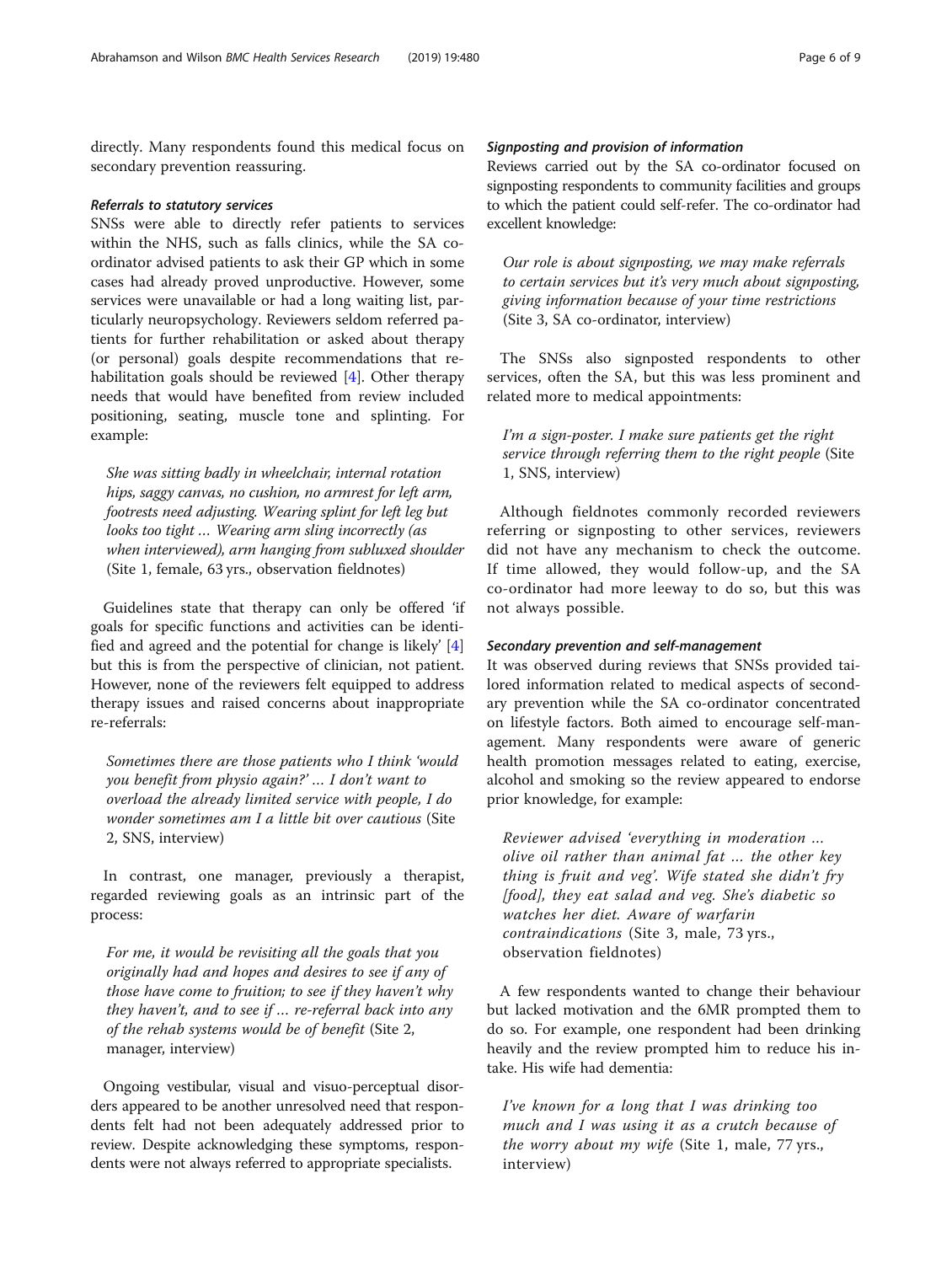Many respondents were already effectively self-managing their condition, for example, monitoring their blood pressure and regulating their diet while others were more questioning or rejected the advice. Reviewers were realistic about how much they could achieve and acknowledged limitations:

They all tell me they're on a healthy diet but I don't believe it … they'll be overweight or … they're diabetic and they've got chocolate on the side … you get to know whether they're interested or not (Site 1, SNS, interview)

Many respondents wanted to increase their exercise levels but struggled to do so, especially those with severe hemiparesis. Although reviewers were observed providing information on exercise classes there were gaps in services and difficulty with access that precluded the most disabled.

Only one commissioner questioned what a single review could achieve and suggested that self-management needed to be supplemented, for example with an online intervention, because this aspect was not sufficiently embedded into the review:

Asking people questions about their diet, their exercise habits, their drinking habits, smoking habits … is supporting someone's self-management, but that … is

| Table 2 What evidence supported outcomes for the 6MR? |  |
|-------------------------------------------------------|--|
|-------------------------------------------------------|--|

only a brief intervention. I think that you would need longer-term support and perhaps quite specific coaching (Site 1, manager, interview)

Although reviewers provided a 'structured health and social care review' [[4\]](#page-8-0), the remit was more modest than locally defined policy aspirations [\[25](#page-8-0)] based on these guidelines, or those of the Stroke Association [\[34](#page-8-0)], as Table 2 summarises.

# Discussion

The results explored the perspective of patients and reviewers and compared these with policy aspirations. The case study approach, combined with a realist perspective, enabled exploration of underlying mechanisms and contextual issues. However, policy does not acknowledge the importance of context instead adhering to a rigid timeframe and uniform approach [\[4](#page-8-0)], an exemplar of a blanket approach despite no evidence to support it [[11](#page-8-0)–[13\]](#page-8-0).

McKevitt et al. [\[5](#page-8-0)] suggested a targeted approach for stroke patients given that half of those surveyed did not report unmet needs and more recently Forster et al. [[11](#page-8-0)] suggested that a 'targeted more bespoke intervention' might be preferable. Andrew et al. (2015) also emphasised that effective interventions should be personalised and responsive over time and recommended 'regular review and a point of contact for trouble-shooting and

| Locally defined patient outcomes based on national quidelines                                                                                           | Any evidence from the data                                                                                                                                             |  |
|---------------------------------------------------------------------------------------------------------------------------------------------------------|------------------------------------------------------------------------------------------------------------------------------------------------------------------------|--|
| Greater patient involvement in identifying and planning<br>to address their ongoing needs.                                                              | Minimal evidence, and only for those who were already<br>pro-active in addressing their ongoing needs.                                                                 |  |
| Access to a wide range of information about NHS,<br>voluntary, community and social services that will<br>contribute to achieving stroke related goals. | The SA co-ordinator provided comprehensive information<br>about local services; the SNSs provided limited information<br>and/or advised the patient to contact the SA. |  |
| Feeling supported and more confident.                                                                                                                   | Limited evidence, mainly those who were confident and<br>had good social support.                                                                                      |  |
| Will be less likely to be readmitted to hospital.                                                                                                       | No evidence but SNSs did identify medical concerns requiring<br>follow-up (and urgently, in a few instances).                                                          |  |
| Will be less likely to have another stroke.                                                                                                             | As above.                                                                                                                                                              |  |
| Improved health and general well-being.                                                                                                                 | No evidence but indirectly the review may have contributed to<br>some improvement for those who were more able and articulate.                                         |  |
| Reduced GP appointments.                                                                                                                                | No evidence.                                                                                                                                                           |  |
| Reduced dependency on social services.                                                                                                                  | No evidence.                                                                                                                                                           |  |
| Stroke Association overall service outcomes                                                                                                             |                                                                                                                                                                        |  |
| Improved quality of life                                                                                                                                | Potentially an indirect outcome through signposting respondents<br>to community services.                                                                              |  |
| Improved medication compliance                                                                                                                          | No evidence for SA reviews but those reviewed by SNSs valued<br>their tailored medical advice and expertise which could have<br>led to improved adherence.             |  |
| Reduced hospital admissions                                                                                                                             | No evidence.                                                                                                                                                           |  |
| Reduced social isolation                                                                                                                                | As for improved quality of life - potentially an indirect outcome.                                                                                                     |  |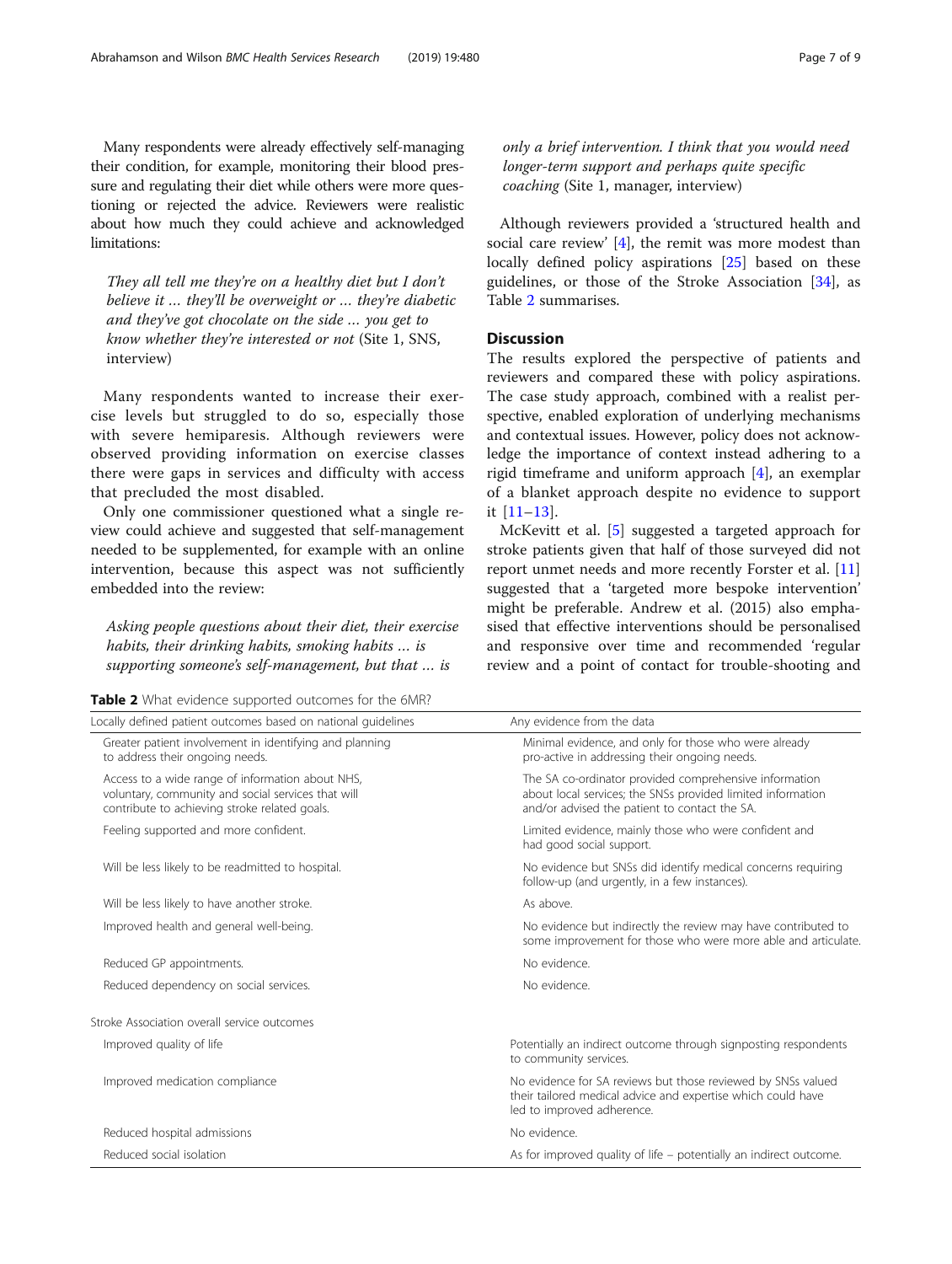reassessment when situations change' [\[19](#page-8-0)], similar to the 6MR but patient-led.

One way of understanding the disconnect between recipients and providers is to consider the 6MR as a complex intervention introduced into complex social situations [\[35](#page-8-0)]. Although Pawson (2013) attempts to distinguish realist evaluation from critical realism, the differences are not as significant as Pawson contends [[36](#page-8-0)] which allows us to draw on his understanding of context alongside Bhaskar's stronger representation of agency [[36\]](#page-8-0). Pawson [[35\]](#page-8-0) identifies four contextual layers all of which resonated with the 6MR: i) *individuals*, or the characteristics and capacities of stakeholders, as evidenced by respondents' interpretation of need compared to that of reviewers' medical or social orientation; ii) interpersonal relations between reviewers and patients which was, to a certain extent, pre-determined by preceding events [[15](#page-8-0)]; iii) institutional settings or the rules, norms and customs local to the 6MR which constrained reviewer's agency; and iv) infrastructure, or the wider socio-economic climate, in particular resource limitations which restricted what could be offered to meet identified needs. These factors explain the complexity of the intervention and why a uniform approach to review is likely to be of limited benefit.

#### Policy aspirations versus reality

The review policy was informed by limited evidence of unmet need and that some patients felt abandoned postdischarge  $[6, 7]$  $[6, 7]$  $[6, 7]$  $[6, 7]$ . However, this was not a major finding in our study - more commonly, respondents felt unsupported at key 'hotspots' and frustrated with delays in therapy and/or its limited duration, again dictated by policy [[4\]](#page-8-0). Despite reviewers' patient-centred approach, and site 3's emphasis on timing 6MRs to coincide with therapy withdrawing, there were areas that the 6MR did not adequately address, particularly related to therapy needs and goals. These omissions reflected barriers imposed by insufficient time and a rigid format not tailored to individual needs. To a certain extent, this was countered by reviewers' personal attributes and professional expertise, both of which engendered trust and appeared to be the mechanism by which outcomes were achieved. However, policy expects reviewers to address all medical, social and emotional aspects of recovery for patient and carer in a one-off, time-limited intervention  $[4]$  $[4]$  in the context of limited statutory or voluntary services and long waiting lists.

The review policy rests on two causal assumptions: that identifying unmet need will lead to its amelioration; and that provision of information will lead to behaviour change, self-management and secondary prevention. While there was some evidence to support the former, there was almost none for the latter. However, this is hardly surprising given the 6MR's parameters and the complexity of the recovery process.

It is challenging for a written policy to capture the complexity of individual responses post-stroke including the complexity of human behaviour, underlying mechanisms and the socio-economic context. The 6MR attempts to marry social and medical aspects without an underpinning theory. This limits its potential, and increases the likelihood of non-adherence, given that respondents will draw on their own illness understanding and bring these to the 6MR [[15\]](#page-8-0). Similarly, while reviewers tried to incorporate self-management this was limited given that it is a complex intervention that needs to be individualised and consolidated over time [[37\]](#page-8-0).

Pindus et al. [\[38\]](#page-8-0) carried out a systematic review (1996–2015) and meta-analysis of patients and carers experiences of primary care and community healthcare services post-stroke. Of the 51 studies, 16 were UK based and published after the National Stroke Strategy [[2\]](#page-8-0). Needs were categorised into four areas: continuity of care and support from community services; the quality of communication; information provision; and limited access to services, especially rehabilitation and emotional support. These unmet needs all resonate with our study findings but were largely outside the remit of 6MRs.

The main study limitation was delays in gaining access to site 3 which significantly reduced the number of participants recruited and length of follow-up. We were unable to gain permission for a second Stroke Association site or one where therapists carried out reviews. We had to exclude patients discharged to care homes because of ethical concerns and capacity to consent.

# Conclusion

Policy aspirations for the 6MR were not substantiated and the 'one size fits all' approach constrained its potential. There have been no policy changes since data collection that might affect 6MR delivery. Our findings suggest that for the 6MR to have impact, it would be preferable to: i) instigate a patient-led approach to its timing and format; ii) embed the review process within rehabilitation so that there is a consistent approach to provision of information which is individualised and consolidated at each stage along the care pathway; iii) similarly, integrate selfmanagement into the care pathway and re-visit it at each review within the context of multiple co-morbidities; iv) consider targeting the review [\[5,](#page-8-0) [11](#page-8-0)].

#### Acknowledgements

Sincere thanks to all who participated in this study, particularly the patients, carers, Stroke Nurse Specialists and Stroke Association staff who gave their time so generously and without whom the research would not have been possible. We are also very grateful to the NHS Trusts, stroke consultants and the Stroke Association for supporting the study. Finally, sincere thanks to the Economic & Social Research Council for funding the doctoral thesis.